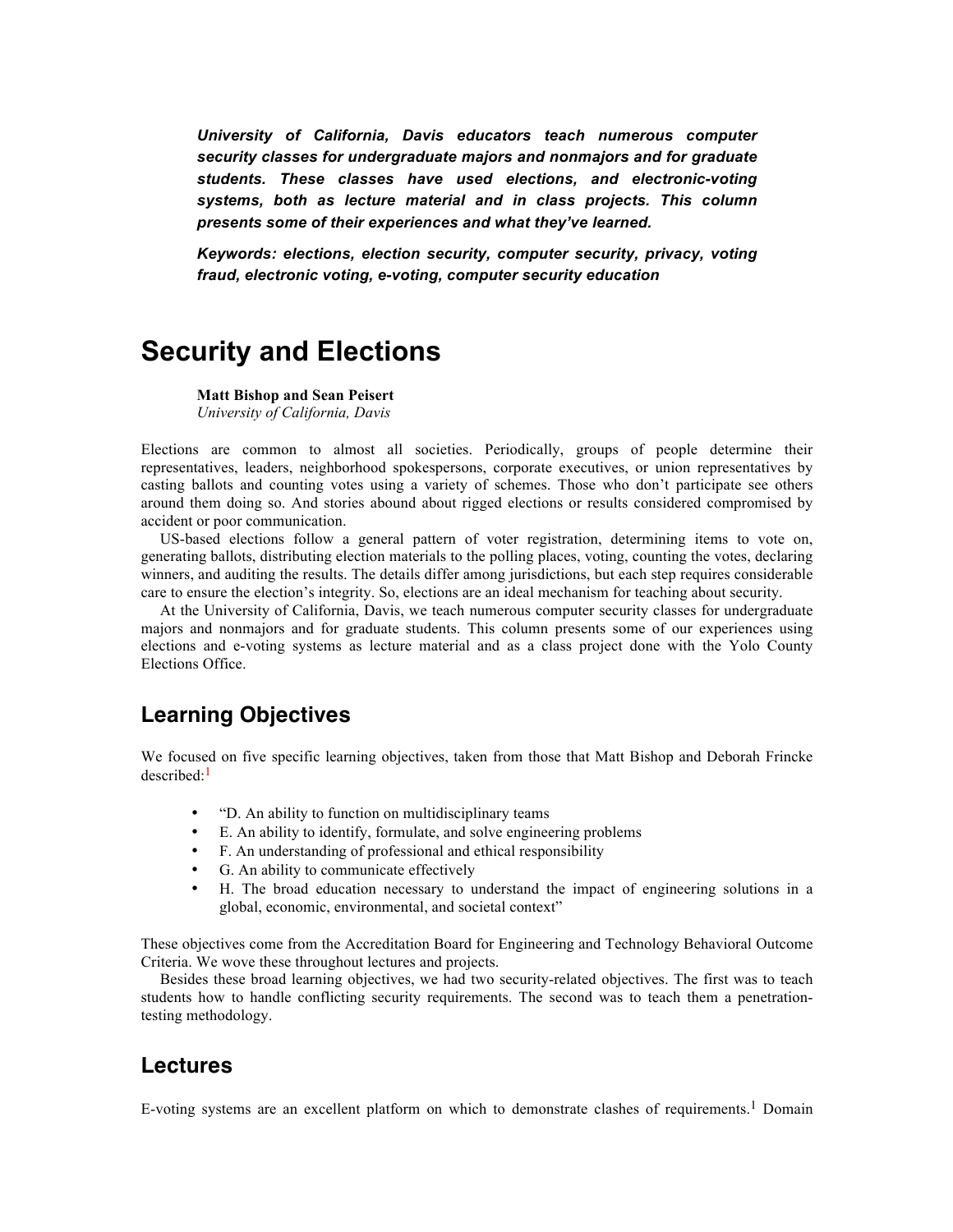experts determine the requirements' relative importance. The students' analysis and discussion of the requirements had to meet this balance. This satisfied objective E.

For example, US-based elections' goals include ballot privacy and anonymity, accuracy of the counting, and the results' credibility. The last goal means that the counting must not only be accurate but also be accepted as accurate, so some form of verification is necessary. Typically, the requirement for auditing (the vehicle for verification) requires tying data (votes) to the subjects supplying it (voters). This conflicts with the requirement that no voter can be associated with a cast ballot, even if the voter wants to prove such an association (because then the voter could sell his or her vote). Rarely do two requirements (election auditability and ballot secrecy) conflict so directly.<sup>2</sup> Requirements analysis showed that two key security elements—confidentiality and integrity—can contradict each other. This caused students to examine auditing systems that collect as much data as possible and to ask whether doing so might actually compromise security.

Also consider availability, which ensures that those authorized by law to vote can do so. Balancing this against the need to prevent those not authorized from voting leads to mechanisms that might enable illegitimate voters to vote or deny legitimate voters their vote. For example, requiring government-issued identification might reduce the first problem. However, many legitimate voters might not have the requisite identification, increasing the lack of availability to authorized voters. Again, conflict.

E-voting systems are part of an election process, so the process dictates their use. When evaluating the system's security, the evaluators must consider the environment—the process—in which the system is used. For example, most mission-critical systems assume the people who set them up and use them are trained to use them. But in an election, you can't make this assumption. Even county IT workers might not be well equipped to participate in audits when something goes wrong.<sup>3</sup>

This process-oriented view showed students that security depends as much on assumptions about the environment and people as it does on technology.<sup>4</sup> It also introduced them to limitations on those who provide and use engineering solutions, giving them an often unexpected context in which they had to evaluate those solutions. This met objective H.

Furthermore, US e-voting systems must meet certain standards, which led to a discussion of those standards. The current federal standards' flaws<sup>5</sup> lend grist to the assertion that not all standards are good and that you need a basis for asserting requirements of systems that are to be trusted. The concept of "building security in" invariably arose in class. So, we discussed the difficulties of adding security onto a system after it's built—especially when it wasn't designed with security in mind or when the standards and requirements change after a system has been designed and implemented.

"Logic and accuracy" tests, conducted by election officials and made public, aim to validate that the systems are configured and initialized properly before voters use them to cast votes. Explaining to nontechnical people what such tests show—and, more important, don't show—helps them understand whether the tests do what's desired. Students—especially advanced computer science majors—can have difficulty grasping the need to do this. But such a grasp is critical to understanding why so many security problems arise. And knowing how to speak to non-computer experts in a language and through a means they'll understand is a key skill for all computer security professionals (objective G).

The lectures concluded with a discussion of validation after the election. This step, called the *canvass*, typically involves manual recounting of a certain number of ballots. Election officials compare the counts to the electronic tallies; if a discrepancy exists, a resolution process is necessary.

Elections' complexity often surprised students. But because they understood elections' importance to civic life, they became enthusiastic about exploring security in general and elections in particular. We harnessed their enthusiasm with a project that let them delve into the problem further.

## **The Project**

As part of teaching penetration testing, we taught the *flaw hypothesis methodology*: 6

- 1. Gather information about the system and environment.
- 2. Using this information, hypothesize flaws.
- 3. Test the hypothesized flaws to see whether they're actual flaws.
- 4. Generalize the flaws found.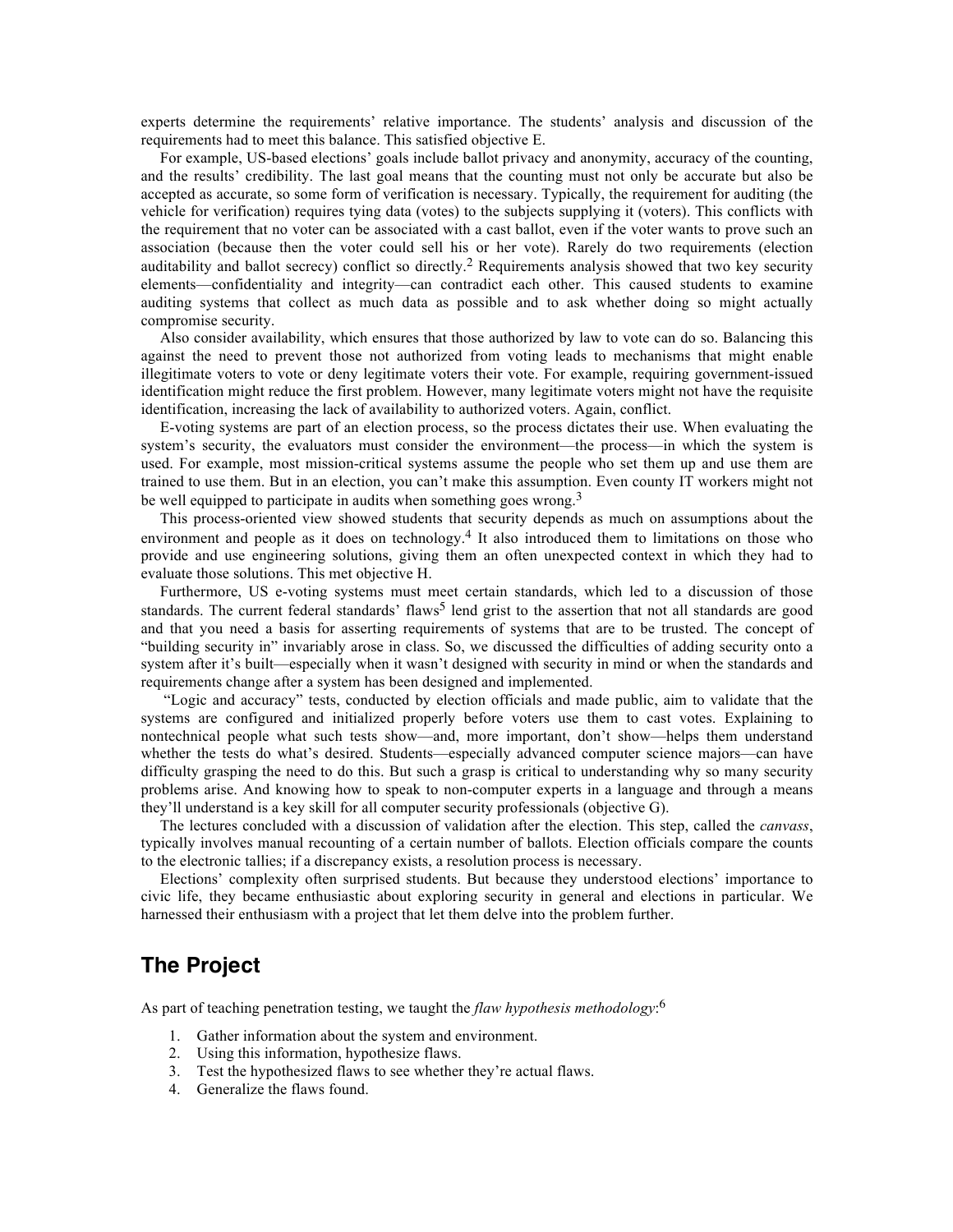The project aimed to teach students how to apply this methodology, which is the basis for many other methods.

Of course, we wanted to pick a system that the students would find interesting. Yolo County, California, makes both paper ballots and e-voting systems available; voters can choose whichever they prefer. The Clerk-Recorder, Yolo County's chief election official, asked us to look at the voting system and identify any potential problems that she should be aware of.<sup>7</sup> The system consisted of a Hart InterCivic DAU (Disabled Access Unit) eSlate and the controlling JBC (Judge's Booth Controller), a small unit that poll workers use to enable a voter to vote on an eSlate.

The JBC connects to the eSlate and generates a four-digit access code for the voter. The voter enters the code on the eSlate, which confirms with the JBC that the code is active. The voter can then vote, and the cast ballot is stored on both the eSlate and JBC. The eSlate also prints a copy of the ballot so that a sighted voter can verify that the system recorded his or her selections correctly. When the polls close, the memory cards are removed from the JBCs, and the votes are counted (in practice, the printed copies are used).

We organized the class into teams of three or four because the ability to function in teams is critical to the students' careers. This dealt with objective D. We asked each team to examine the system independently, find anything that might pose a problem, and describe the environment in which someone could turn that problem into an attack vector. Initially, we didn't discuss details of the environment in which Yolo County would deploy the system; we also didn't ask the students to mitigate the problem. Because we had no access to the software source code or development environment, this was a black-box penetration test.

Information gathering began with a lecture on elections in Yolo County, as we described earlier. The students wrote a short report about an election's requirements and whether an e-voting system would affect meeting each requirement. The requirements that related to e-voting systems provided the basis for the next step. This emphasized objectives E and H.

The teams then read media reports about election threats, and read other studies, of e-voting systems.<sup>8</sup> None of these reports discussed the Hart InterCivic system being examined. The students learned how Yolo County elections are run, viewed demonstrations of how the system works, and had access to the loaned system. They also could ask Yolo County election officials about the election process in general and how the machines were used. In doing so, they learned to formulate questions for non-computer scientists and for fields that used computers as opposed to developing them (meeting objective G).

Using this information, the students had to suggest possible flaws and justify them by pointing to the specific requirement that the hypothesized flaw would violate. So, if the system froze for a few minutes but accurately kept track of the ballots, the accuracy requirement wouldn't be violated. The usability requirement might be, though. We told the students that asserting a possible flaw when the requirement was imprecise was fine (so, in the previous example, the freezing would be held to violate the usability requirement).

During hypothesis testing, students designed and carried out tests to validate or refute the proposed flaws. In some cases, the students couldn't carry out the tests owing to lack of equipment or time. We encouraged them to record how to test the hypotheses, to allow future teams to benefit from their experience and ideas.

Sometimes, students who found problems could generalize them to find other problems. Perhaps the best example came from the hypothesis that unplugging the JBC and associated eSlate (which draws power through the cable connecting it to the JBC) would drain battery power and shut down the system before the end of election day. Another team wondered whether some other mechanism could cause a power drain. They looked at the eSlate's cables. One such cable, which attaches to another eSlate, allows eSlates to be daisy-chained so that one JBC can run multiple eSlates. The students found that plugging a null terminator onto the trailing, unused cable would inhibit the eSlate from drawing power from the JBC, forcing it to run on batteries.

We asked students who found flaws to suggest ways to fix them. Most problems required vendor fixes. However, teams suggested some procedures the county could adopt. For example, the team that found the second power-draining attack recommended removing the daisy-chaining cable. Because Yolo County only uses one eSlate per polling place, the Clerk-Recorder thought removing the cable was a good idea, and did so.

Throughout the project, and especially at the end, we discussed the ethics of this type of testing, and especially the ethics of handling the vulnerabilities found. The students developed their own ideas about how to handle these problems and, most important, how their actions could affect the people they work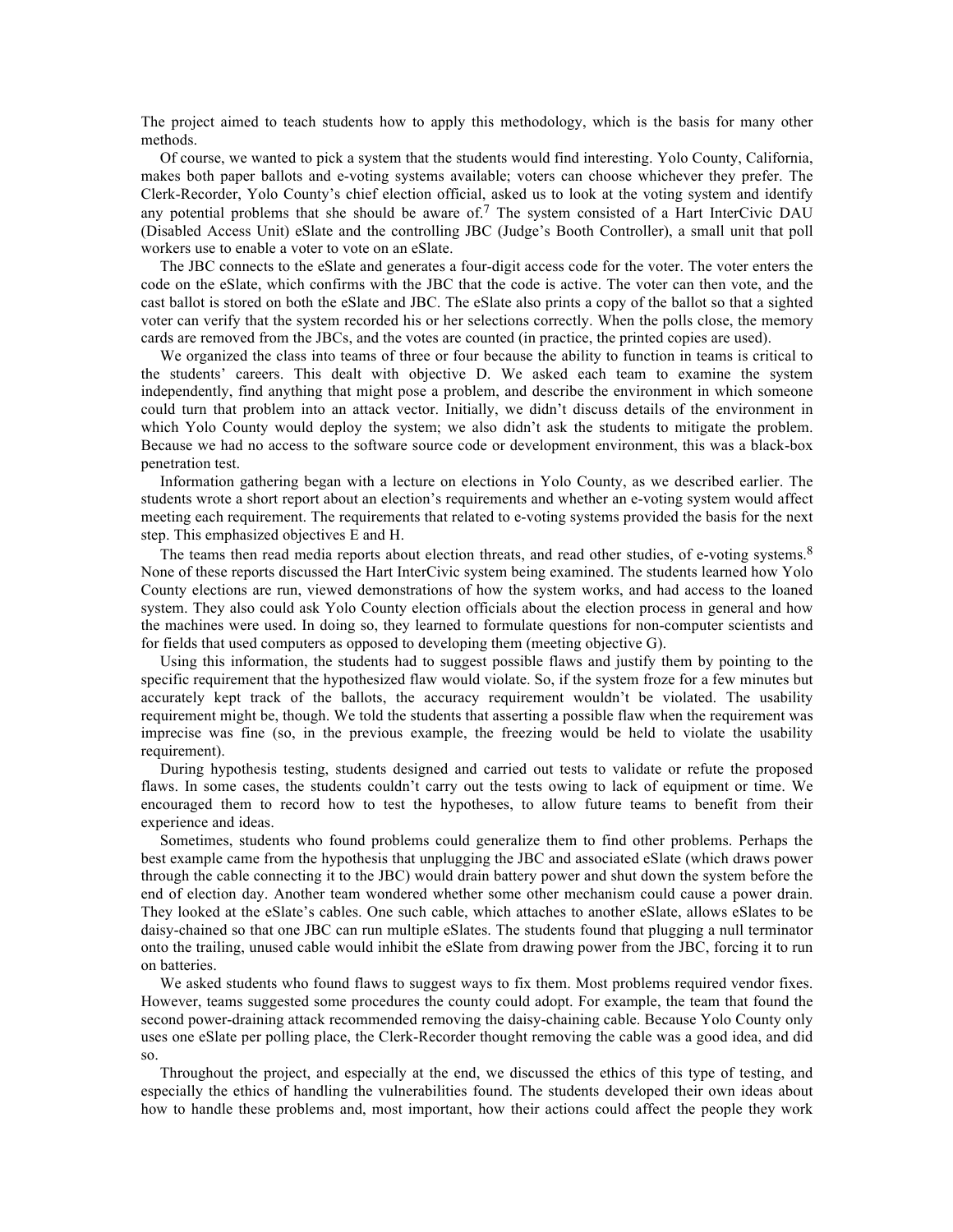with and society at large. This met objective F.

#### **Evaluation**

Each team wrote two reports (but merged them). The first dealt with election requirements, as we mentioned earlier. The second recounted their work using the flaw hypothesis methodology and described in detail their hypotheses and experiments, what worked, what didn't, and the hypotheses they were unable to test. They had to tie each hypothesis to a specific requirement, to show that the hypothesis, if true, caused a violation of the requirement. When we graded the combined paper, we evaluated not only the work but also the writing to ensure it met standard technical-writing norms (objective G). So, we could determine whether the students met all the learning and security-related objectives.

**T**he more a topic relates to practical, real-world issues in a student's life, the more likely that student will be engaged by the material and learn from it. UC Davis students include US citizens participating (or about to participate) in their first election and foreign students who can compare this material to practices in their own countries. The discussions among the students were interesting and informative, and their excitement about the project's real-world nature shone through.

One student joined a group of graduate students in the next quarter to complete the analysis and help write a paper about what they found.<sup>9</sup> All the students learned the flaw hypothesis methodology and applied it to systems whose security was critical to elections' success. They also saw their work impact civic procedures, which heightened their enthusiasm for the project: people listened, and their coursework actually had a practical effect!

#### **References**

- 1. M. Bishop and D. Frincke, "Achieving Learning Objectives through E-voting Case Studies," *IEEE Security & Privacy*, vol. 5, no. 1, 2007, pp. 53–56.
- 2. S. Peisert, M. Bishop, and A. Yasinsac, "Vote Selling, Voter Anonymity, and Forensic Logging of Electronic Voting Machines," *Proc. 42nd Hawaii Int'l Conf. System Sciences (HICSS), Digital Forensics—Pedagogy and Foundational Research Activity Minitrack*, 2009; www.cs.ucdavis.edu/~peisert/research/2009-PBY-HICSS-Voting.pdf.
- 3. M. Bishop et al., "E-voting and Forensics: Prying Open the Black Box," *Proc. 2009 Electronic Voting Technology Workshop/Workshop on Trustworthy Computing*, Usenix Assoc., 2009; http://static.usenix.org/event/evtwote09/tech/full\_papers/bishop.pdf.
- 4. B. Simidchieva et al., "Modeling and Analyzing Faults to Improve Election Process Robustness," *Proc. 2010 Usenix/Accurate Electronic Voting Technology Workshop*, Usenix Assoc., 2010; http://static.usenix.org/event/evtwote10/tech/full\_papers/Simidchieva.pdf.
- 5. E. Barr, M. Bishop, and M. Gondree, "Fixing Federal E-voting Standards," *Comm. ACM*, vol. 50, no. 3, 2007, pp. 19–24.
- 6. R.R. Linde, "Operating System Penetration," *Proc. Am. Federation of Information Processing Societies 1975 Nat'l Computer Conf.*, ACM, 1975, pp. 361–368.
- 7. M. Bishop, "E-voting as a Teaching Tool," *Proc. World Conf. Information Security Education*, 2007, pp. 17–24; http://nob.cs.ucdavis.edu/bishop/papers/2007-wise5-1/evote.pdf.
- 8. T. Kohno et al., "Analysis of an Electronic Voting System," *Proc. 2004 IEEE Symp. Security and Privacy*, IEEE, 2004, pp. 27–40.
- 9. E. Proebstel et al., "An Analysis of the Hart InterCivic DAU eSlate," *Proc. 2007 Usenix/Accurate Electronic Voting Technology Workshop*, Usenix, 2007.

*Matt Bishop is a professor in the Department of Computer Science at the University of California, Davis.*